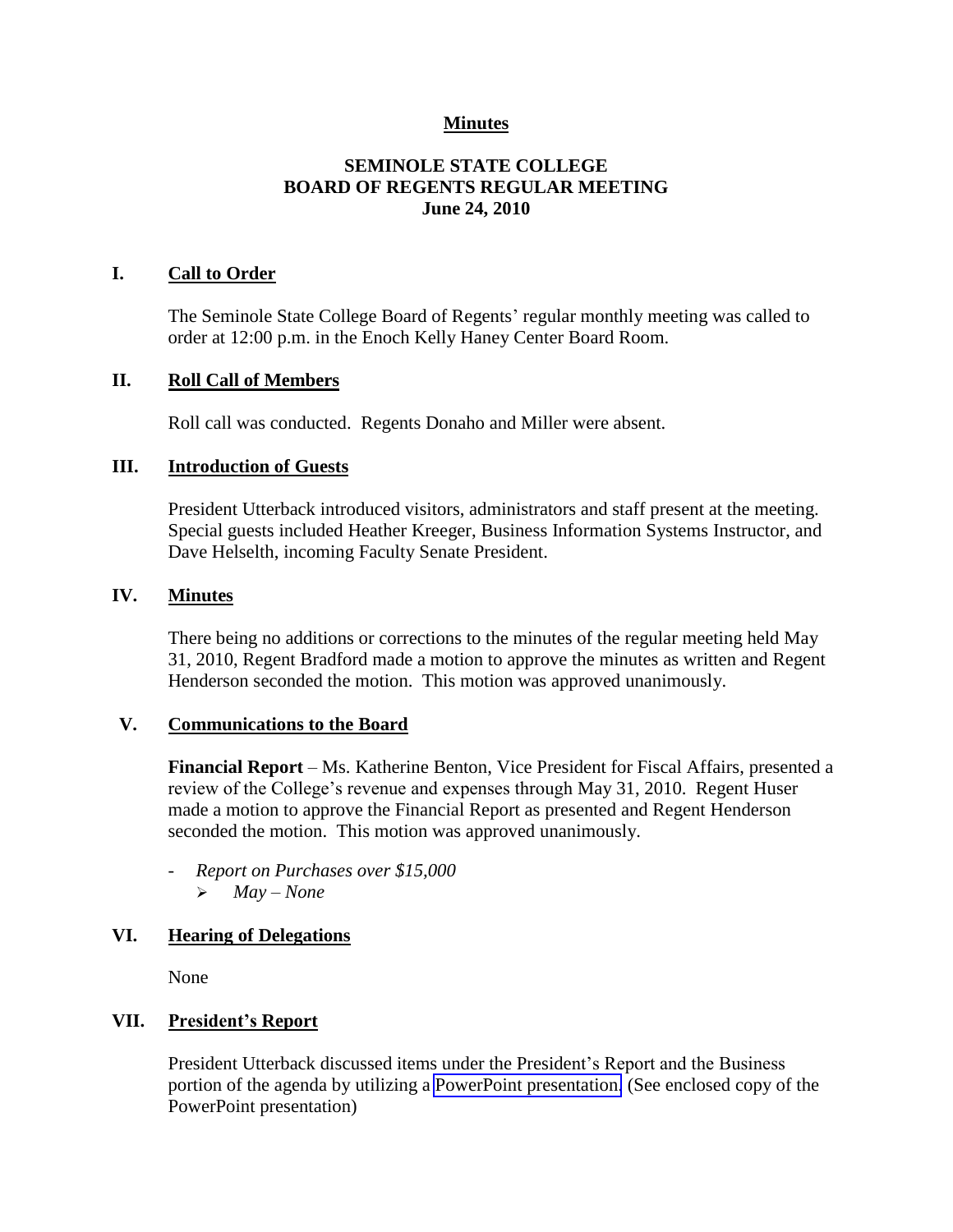Minutes SSC Board of Regents Regular Meeting June 24, 2010 Page 2

> *Personnel Update* – President Utterback updated the Board on several personnel items. These were: Leslie Sewell has been hired as an Upward Bound Coordinator, Kendall Rogers has been restored to full-time status as a psychology instructor and Heather Kreeger has been hired as an Upward Bound Coordinator. President Utterback also announced that Dr. Walter Bumphus has been hired as CEO of the American Association of Community Colleges. President Utterback was a part of this selection process in his role as a member of the board of directors of this organization.

> *Campus Events* – President Utterback told the Board members about several campus activities since the May Board meeting. These included: Seminole State College assisted disaster relief organizations by providing space for affected citizens to come for assistance; Upward Bound groups have visited the Oklahoma History Museum, the Dallas Aquarium, the Dallas Cowboy's Stadium, and the Cherokee Heritage Center as part of their summer program.

*Year-In-Review* – President Utterback presented a year-in-review PowerPoint presentation that highlights the 2009-2010 academic year. (See enclosed PowerPoint presentation)

# **VIII. Business**

**Approval of Tuition Increase** – President Utterback presented the Board with a copy of information about a proposed tuition increase for the Fall 2010 semester, a letter of support for this increase from the Student Government Association officers and comparison chart about increases at other state institutions. This increase would be a 5.32% increase in total costs to students and within the limits suggested by the Oklahoma State Regents for Higher Education. Regent Henderson asked how much additional income this increase would create and how many students benefit from scholarships and grants. President Utterback stated that this increase would generate about \$180,000 and he also stated that approximately 88% receive some sort of financial aid. Regent Bradford asked what the average class size was. President Utterback stated that class limits are set differently for different courses. Dr. Gasparro stated that the average class size is around 25-30. President Utterback recommended approval of this increase. Regent Huser made a motion to approve the tuition increase as presented and Regent Henderson seconded this motion. This motion was approved unanimously.

**Approval of the FY 2010-2011 Educational and General Budget** – President Utterback presented the Board with a copy of materials for the FY 2010-2011 budget for review. President Utterback highlighted several aspects of this year's budget. President Utterback also shared information about appropriations history, revenue history, expenditure history and expenditures by function and object. President Utterback commended Katherine Benton on a stellar job of finding out how to pinch every penny and stretch our resources to come out with a balanced budget over the coming year. The budget does not include raises for faculty and staff. The plan is to see what our fall enrollment is and then make a decision about raises. President Utterback recommended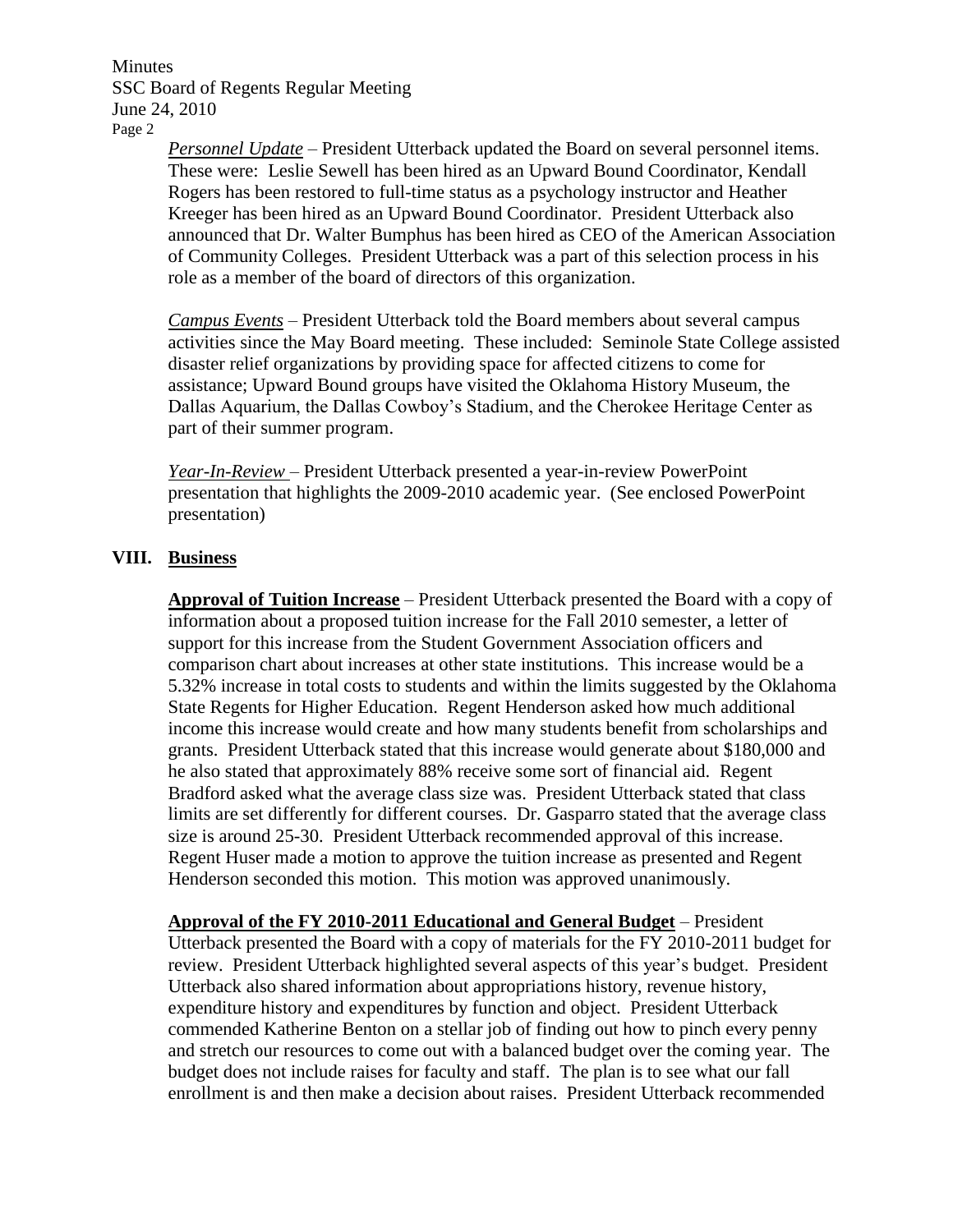**Minutes** SSC Board of Regents Regular Meeting June 24, 2010 Page 3

approval of the FY2011 Education and General Budget. Regent Bradford made a motion to accept the budget as presented and Regent Henderson seconded this motion. This motion was approved unanimously.

# **Approval of Contract with the College Association of Liability Management** –

President Utterback presented the Board with information about a proposed contract with the College Association of Liability Management (CALM). This contract would provide workers compensation insurance for the college at a lower rate than CompSource. President Utterback recommended approval. Regent Bradford made a motion to authorize President Utterback to enter into a contract with the College Association of Liability Management and Regent Huser seconded this motion. This motion was approved unanimously.

**Approval of Policy III-7-7 Concerning Federal Compliance** – President Utterback presented the Board with a copy of proposed Policy III-7-7 concerning federal compliance with the reporting of security policies and crime statistics, disclosure of general consumer information for enrolled and prospective students, implementation of a policy for readmission of service members, and adoption of a policy to monitor unauthorized electronic file sharing. President Utterback recommended approval of this policy. President Utterback stated that this is a routine policy for our Policy Manual. The compliance items in this policy are in conjunction with the Higher Education Opportunity Act. Regent Wilson made a motion to approve Policy III-7-7 as presented and Regent Henderson seconded this motion. This motion was approved unanimously.

# **IX. Consent Agenda**

Regents were presented information concerning items on the Consent Agenda. President Utterback recommended approval of this item. Regent Henderson made a motion to approve the Consent Agenda items and Regent Bradford seconded the motion. This motion was approved unanimously.

The Consent Agenda was as follows:

- 1. Holiday Schedule for 2010-2011 Academic Year
- 2. Approve Annual Contracts in excess of \$25,000:
	- Ed Cadenhead for Legal Services \$250 Monthly Fee plus hourly rate
	- Campus America Software Maintenance Agreement \$73,220.00
	- Avaya, Inc. for Telephone System Maintenance \$30,060.00
	- Campus Cruiser for Online Course Service \$46,702.00
	- Renewal of Summit Athletic Insurance \$91,706

# **X. Adjournment**